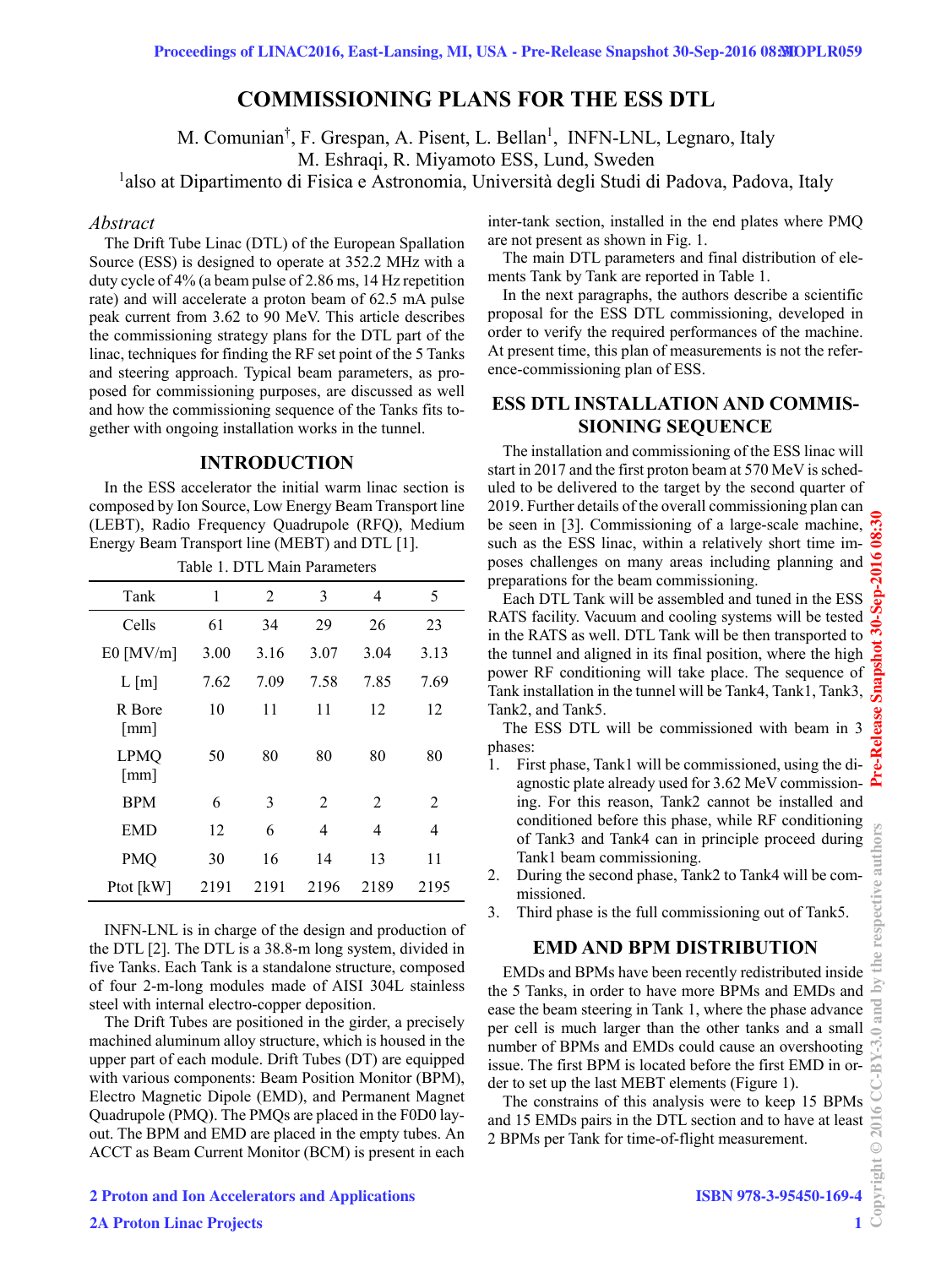- 16 17 18 19 20 21 22 23 24 25 26 27 28 29 30 31 32 33 34 35 36 37 38 39 40 41 42 43 44 45 46 47 48 49 50 51 52 53 54 55 56 57 58 59 60 EP<br>-Q | +Q | B |-Q | Sy |+Q | Sx |-Q | +Q | Sy |-Q | Sx |+Q | -Q | B |-Q | +Q | B |-Q |
- 8 9 10 11 12 13 14 15 16 17 18 19 20 21 22 23  $5$  26 27 28 29 30 31 32 33 EP<br> $\begin{array}{|c|c|c|c|c|c|c|c|} \hline \text{ } & \text{--} & \text{--} & \text{--} & \text{--} \\ \hline \end{array}$ Tank 2
- 
- 
- 

Figure 1: PMQ (-/+Q = defocusing/focusing effect for proton beam in the Horizontal plane), BCM (C), BPM (B) and Steerers (Sx/Sy = Horizontal/Vertical deflection of proton beam) distribution in the 5 Tanks. EP identifies the End Plates of Tanks.

The statistical analysis shows a relevant impact of steering the beam on the emittance growth, while the effect in the beam transmission trough the DTL can be neglected if compare to the emittance [4].

## **BEAM COMMISSIONING PLAN**

After 3.62 MeV section commissioning, the MEBT beam will be characterized, and matching conditions for the injection into DTL section will be determined using the diagnostic plate.

The main goals of the Tank1 commissioning are to determine the operational values of the cavity phase and the RF amplitude, as well as to confirm the correct beam dynamics through the DTL Tank1 permanent magnet focusing system.

A guess value of the nominal RF amplitude is obtained by the pick-up measurements performed during RF conditioning phase, where calorimetric power measurements are used as benchmark of RF measurements.

Figure 2 shows the transmission as function of the phase scan for the Tank 1. This graph shows that it is possible to define in a rough way the phase by looking at the DTL transmission. This technique can be useful to counter check the correct phase setting and to paint the longitudinal phase space of the beam in order to verify the DTL phase acceptance [5]. Nevertheless, the curves for different field level do not allow an accurate determination of the nominal field amplitude.



Figure 2: Transmission of Tank1 at different field level as function of the phase scan.



Figure 3: phase scan of Tank1 looking to BPM1 and BPM2 inside Tank1 (reference phase is 0 deg).



Figure 4: phase scan of Tank1 looking the induced phase shift between two external BPMs, located 1.06 m apart each other (around 6  $\beta \lambda$ ).

The precise RF set point is determined by phase scan method [6]: one observes the beam induced phase difference between BPMs, as a function of RF phase and repeats this scan for different RF amplitudes.

Figure 3 shows the induced phase difference observed between internal BPMs in Tank1, where the reference phase is 0 deg. Figure 4 shows the phase difference observed between two external BPMs, located downstream Tank1, 1.06 m apart each other. The different RF amplitudes result in curves that are much more distinguishable in Fig. 4 than in Fig. 3.

This effect is due to the phase stability principle itself: for small difference of RF amplitude, inside the DTL cavity

2 Proton and Ion Accelerators and Applications

2